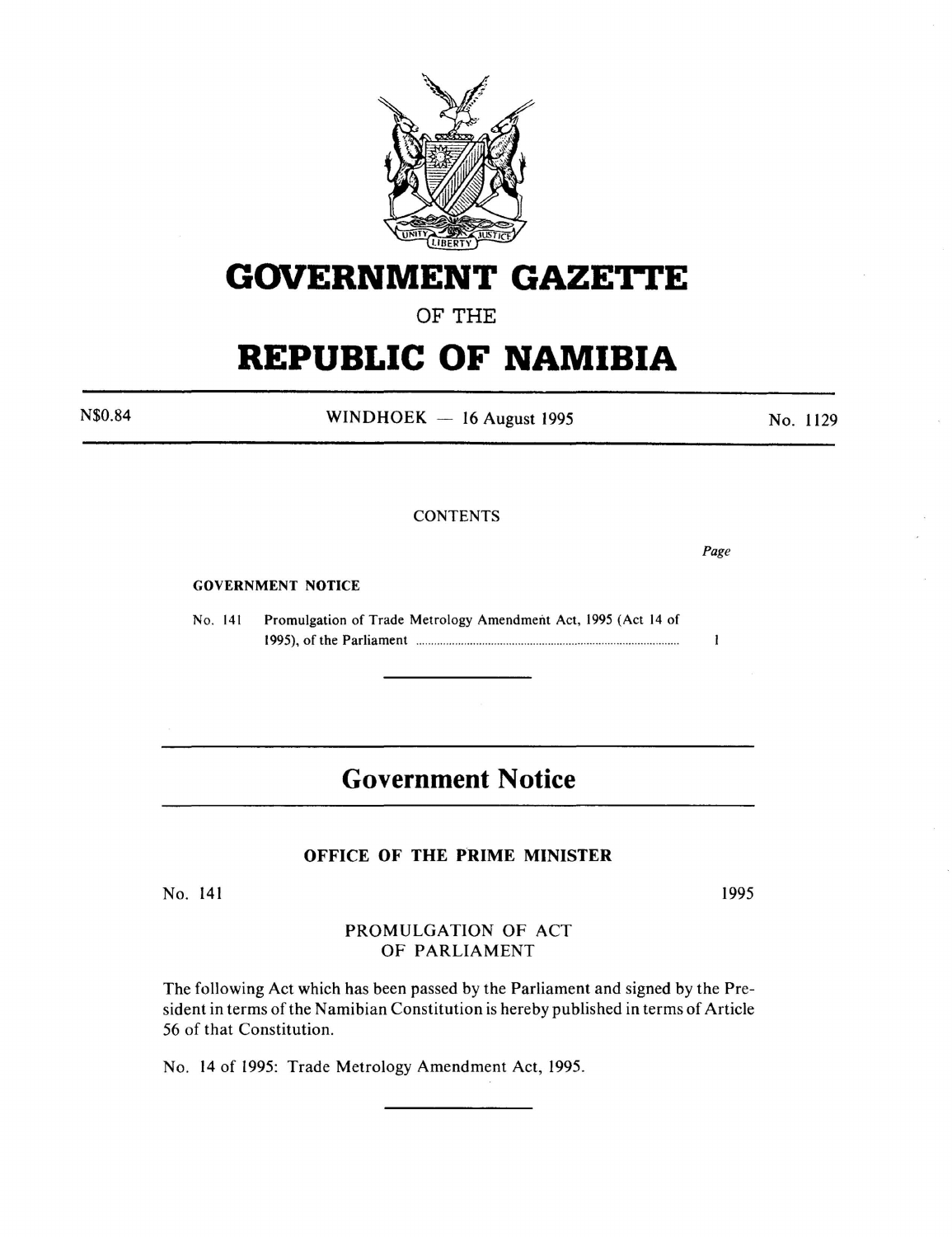#### EXPLANATORY NOTE:

| Words underlined with solid line indicate in-<br>sertions in existing enactments.     |
|---------------------------------------------------------------------------------------|
| Words in bold type in square brackets indicate<br>omissions from existing enactments. |

# **ACT**

To amend the Trade Metrology Act, 1973, so as to make provision for agreements with metrology agencies for purposes of this Act and assign certain functions to such metrology agencies; to effect certain consequential amendments as a result of the attainment of independance by Namibia; to provide for the adjustment of fines; and to provide for matters connected therewith.

*(Signed by the President on 4 August 1995)* 

BE IT ENACTED by the Parliament of the Republic of Namibia, as follows:-

## Amendment of section 1 of Act 77 of 1973, as amended by section 1 of Act 34 of 1975

1. Section 1 of the Trade Metrology Act, 1973 (hereinafter referred to as the principle Act) is hereby amended-

- (a) by the deletion of the definition of "council";
- (b) by the insertion after the definition of"measuring unit" of the following definition:

" 'metrology agency' means a metrology agency referred to in section  $\overline{7;}$ "

(c) by the substitution for the definition of "Minister" of the following definition:

"'Minister' means the Minister of [Economic Affairs] Trade and Industry;";

- (d) by the deletion of the definition of "Republic"; and
- (e) by the deletion of the definition of "statutory body" .
- $\ddot{N}$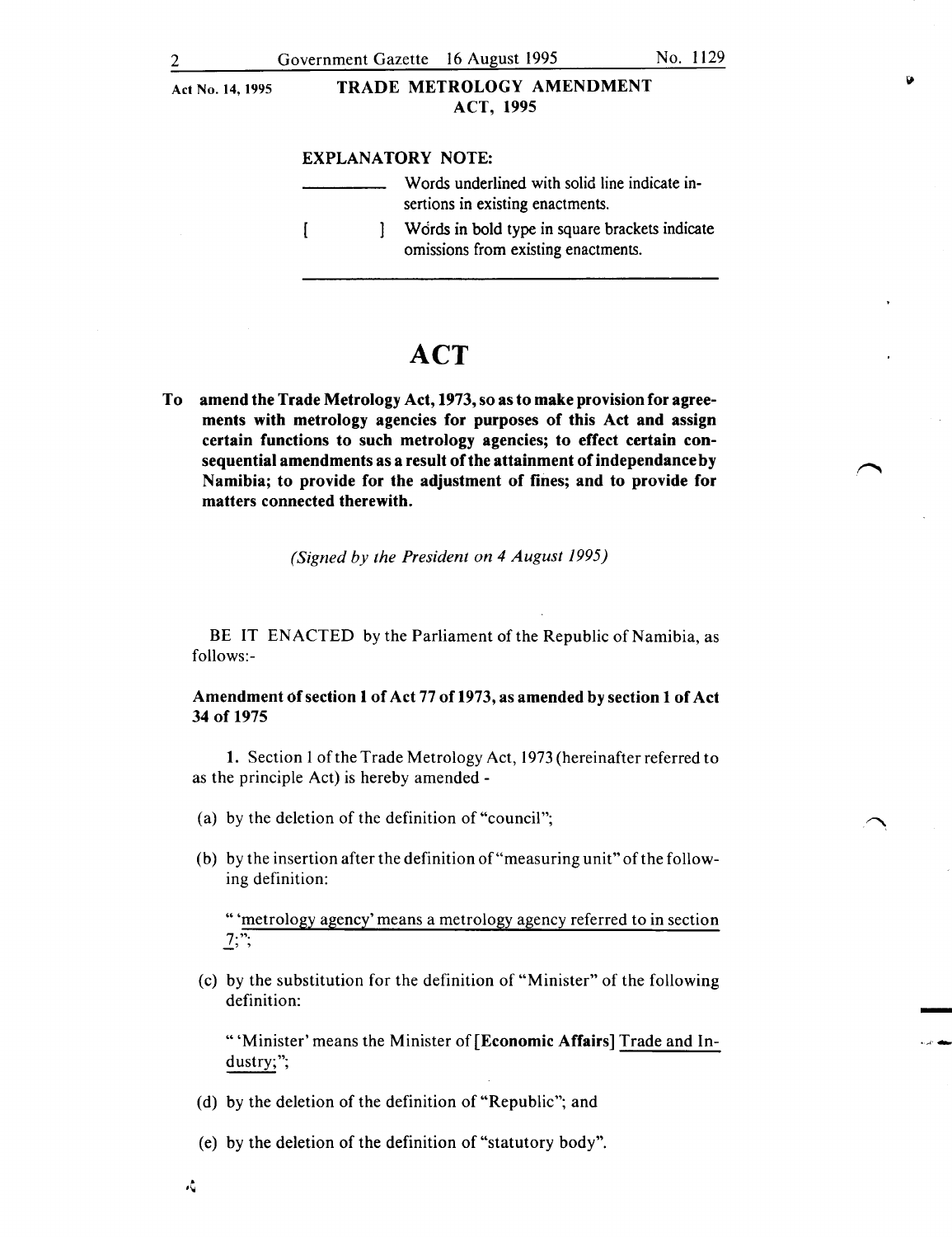#### Amendment of section 3 of Act 77 of 1973

2. Section 3 of the principle Act is hereby amended by the substitution for paragraph (a) of subsection (2) of the following paragraph:

- "(a) has, in accordance with a curriculum laid down from time to time by the director [in consultation with the council], passed an examination in -
	- (i) subjects so laid down; and
	- (ii) practical work in verifying and testing all measuring instruments or the kind of measuring instrument in question; or".

#### Repeal of section 6 of Act 77 of 1973

3. Section 6 of the principle Act is hereby repealed.

#### Substitution of section 7 of Act 77 of 1973

4. The following section is hereby substituted for section 7 of the principle Act:

#### "Agreement with metrology agency

- 7. (1) The Minister may enter into agreement with -
- (a) any board, council or body of persons established by statute whether in Namibia or elsewhere;
- (b) any department or branch of a foreign government having statutory functions with regard to trade metrology; or
- (c) any laboratory, workshop or other establishment, whether public or private, and whether in Namibia or elsewhere, which is duly accredited, licensed or otherwise authorised by any board, council or body or department or branch or a foreign government referred to in paragraphs (a) and (b) to perform functions with regard to trade metrology,

to be a metrology agency for the performance of any function under this Act.

(2) The Minister shall give notice in the *Gazette* of any agreement entered into under subsection (I) and any such agreement shall take effect for the purposes of this Act upon its publication.".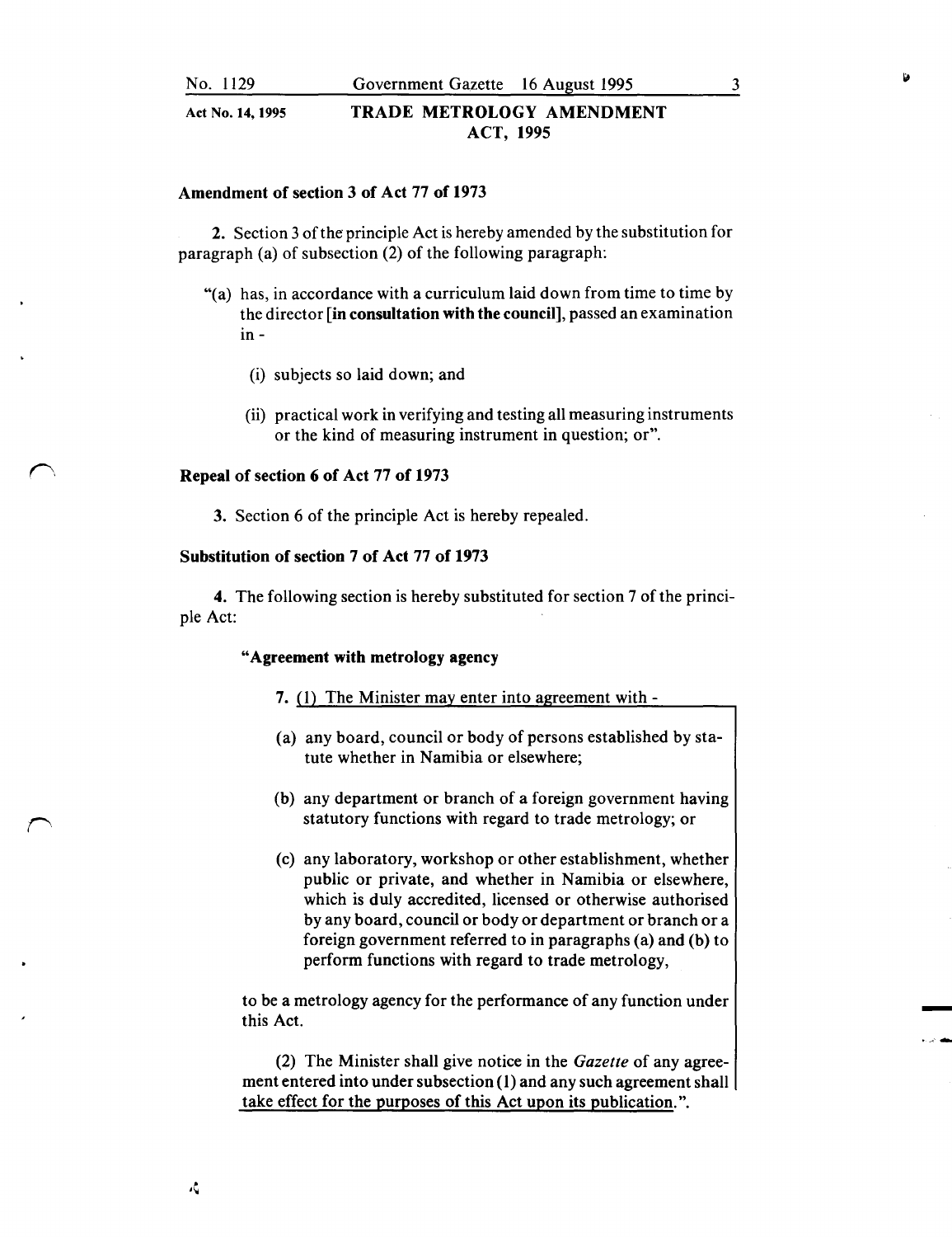#### Amendment of section 8 of Act 77 of 1973

5. Section 8 of the principle Act is hereby amended -

(a) by the substitution for subsection (3) of the following subsection:

"(3) A departmental standard shall, in regard to accuracy, on request of the director, be verified and certified in accordance with the provisions of subsection (2) by [the Council for Scientific and Industrial Research referred to in section 2 of the Scientific Research Council Act, 1962 (Act No. 32 of 1962),] a metrology agency and shall be reverified and so certified [by the said Council] at intervals not exceeding five years."; and

(b) by the deletion of subsection (4).

#### Amendment of section 13 of Act 77 of1973, as amended by section 3 of Act 34 of 1975

6. Section 13 of the principle Act is hereby amended by the substitution for subsection (1) of the following subsection:

> "(1) Any inspector or examiner or any employee of a [statutory body] metrology agency furnished in writing with inspection or examination authority by the director, or any police [man] officer, may conduct investigations to ascertain whether the provisions of this Act are being or have been complied with, and may for that purpose open packages containing goods prepacked for sale.".

#### Amendment of section 18 of Act 77 of 1973

- 7. Section 18 of the principle Act is hereby amended-
- (a) by the substitution for subsection (1) of the following subsection:
	- (1) (a) Any person desiring to sell or make available -
		- (i) any new model of a measuring instrument of a class or kind which or of which the material, design or construction is in terms of any regulation required to be approved by the director, shall, with a view to have issued to him or her a certificate in terms of subsection (2);

-<br>-<br>-

• A' .......

(ii) for any prescribed purpose in respect of which it is prescribed by regulation that an approved measuring instrument shall be used, a modified model of a measuring instrument in respect of which a certificate has been issued in terms of subsection (2), shall, with a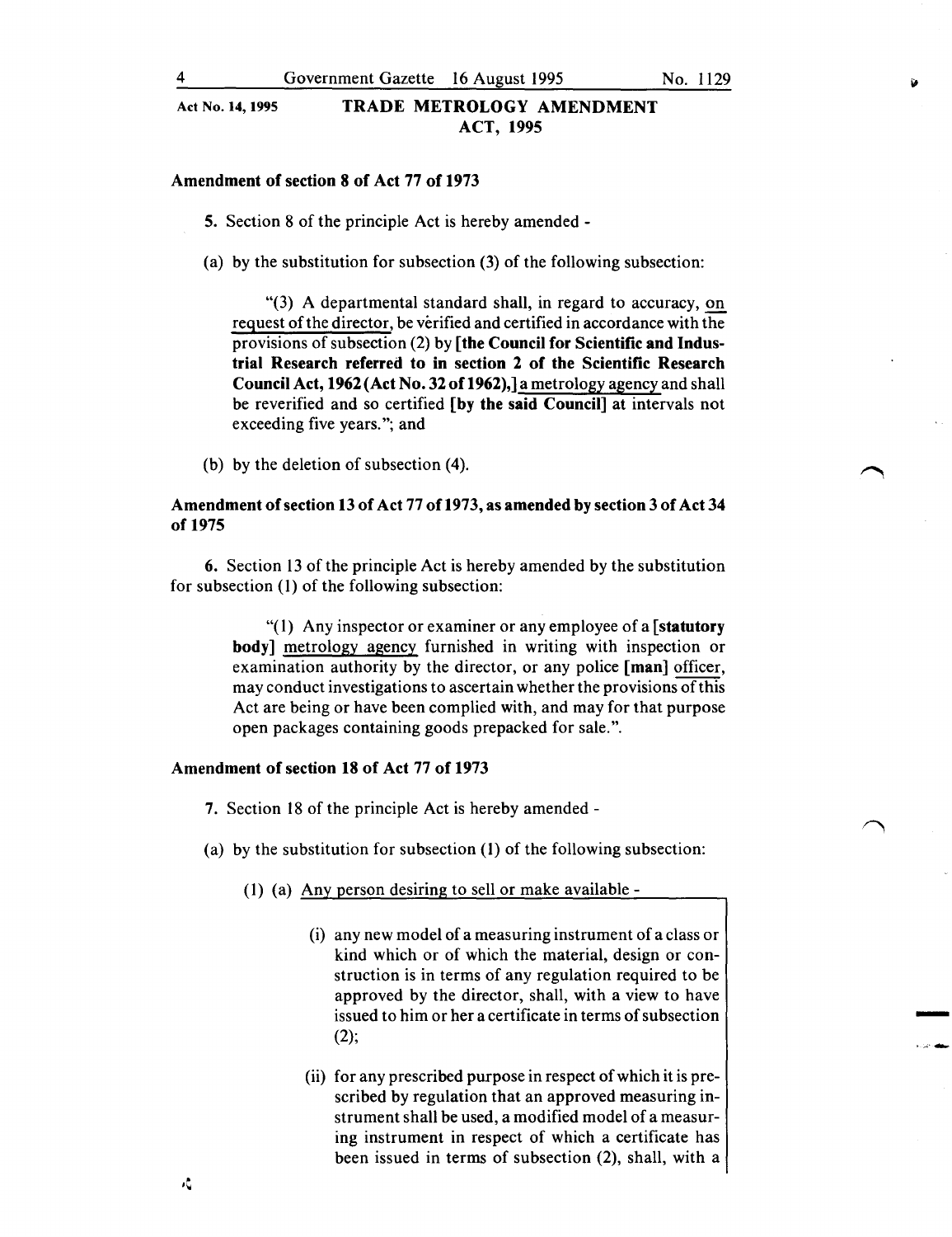view to have such certificate endorsed or an addition made to it to the effect that it also relates to the modified model,

submit to the director a specimen of that new model, modified model or part thereof, as the case may be, together with the certificate of approval referred to in paragraph (b).

- (b) Any person intending to submit to the director a specimen of a new model of a measuring instrument or a modified model or a modified part of a measuring instrument for the purposes of subparagraph (i) or (ii) of paragraph (a), as the case may be, shall, before the particular specimen is so submitted and on his or her own costs, submit that specimen to a metrology agency for examination, and whereupon the metrology agency shall, if it is satisfied that such specimen is suitable for any prescribed purpose, issue to that person a certificate of approval on such conditions as it may deem necessary.
- (c) The director shall, with due regard to the certificate of approval contemplated in paragraph (a), examine any specimen submitted to him or her under that paragraph with reference to the material from which, the principle according to which and the manner in which it has been made and such other circumstances as the director may deem fit, and he or she may, before issuing any certificate in terms of subsection (2)(a) or endorsing or making an addition to in a certificate in terms of subsection  $(2)(b)$ , as the case may be, require such alterations to be made to such model, modified model or modified part thereof, as he or she may deem fit.
- (d) If, with a view to the issue of a certificate in terms of subsection (2), any specimen of any new model of a measuring instrument exempted by regulation or in terms of section 23(2) from the provisions of section 23(1), is submitted to the director, he or she may in his or her discretion agree or refuse to deal therewith in terms of this section.";
- (b) by the deletion of subsection (5); and
- (c) by the substitution for subsection (9) of the following subsection:

"(9) Notwithstanding the provisions of this section, the use of any attachment, device or ancillary equipment connected with the use of any approved model of a measuring instrument for any prescribed purpose, may by regulation be made subject to examination by a

 $\mathbf{r}_\mathrm{d}$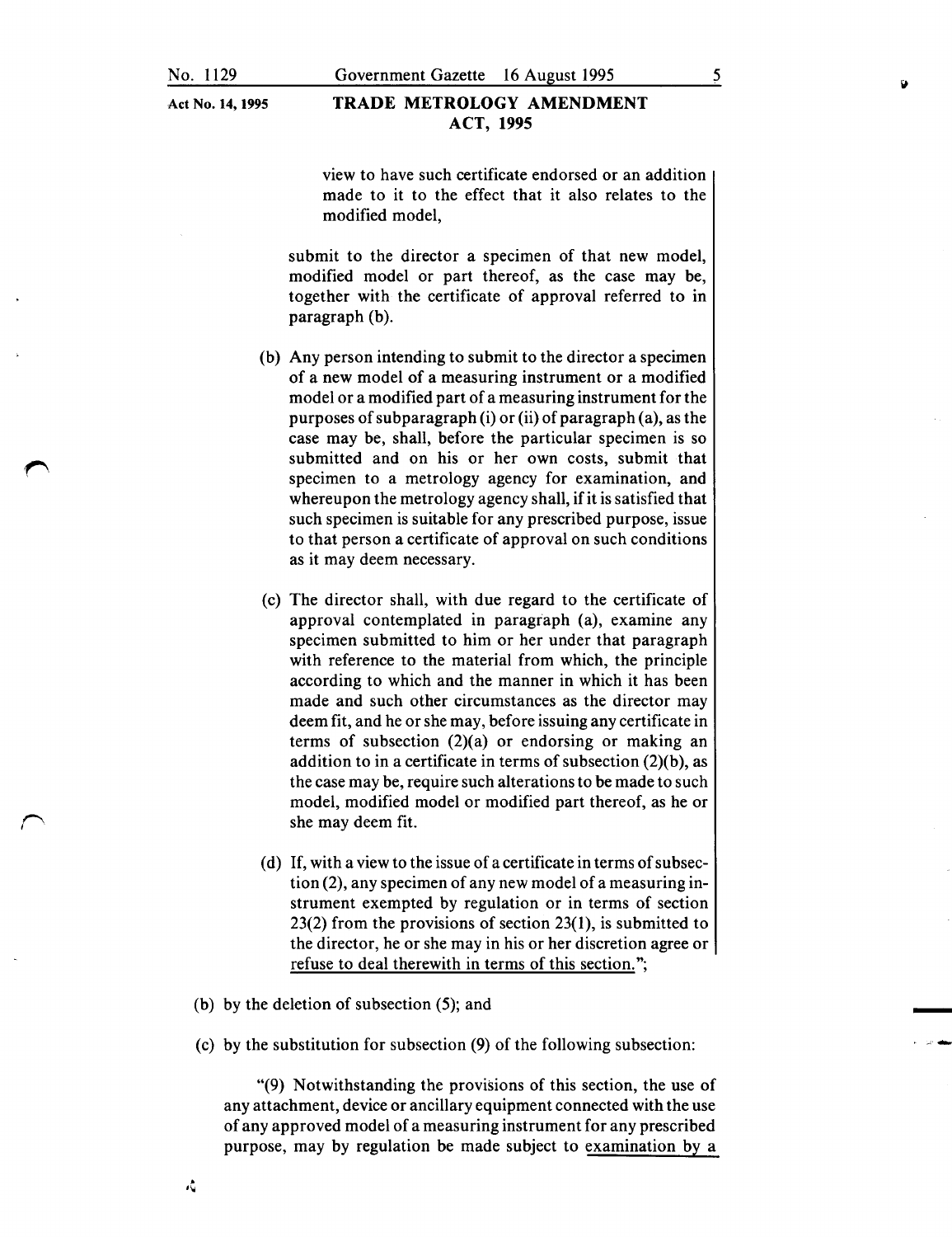metrology agency and examination and approval by the director on payment of such fees as may be prescribed in the tariff of fees referred to in subsection (8).".

# Amendment of section 23 of Act 77 of 1973, as substituted by section 7 of Act 34 of 1975

8. Section 23 of the principle Act is hereby amended by the deletion of subsection (5).

#### Amendment of section 24 of Act 77 of 1973

9. Section 24 of the principle Act is hereby amended by the deletion of subsections (2) and (3).

#### Amendment of section 27 of Act 77 of 1973

10. Section 27 of the principle Act is hereby amended by the deletion of subsection (8).

#### Amendment of section 40 of Act 77 of 1973

11. Section 40 of the principle Act is hereby amended by the substitution for subsection (3) of the following subsection:

> " $(3)$  The [provisions of paragraphs  $(b)$ ,  $(c)$ ,  $(d)$  and  $(e)$  of subsection (1) shall not apply to any article which is specially exempted by regulation from any of or all the provisions of those paragraphs] Minister may by regulation exempt any article from any provision of subsection {1), and paragraphs (b) and (d) of that subsection shall not apply to goods taken from bulk and measured at the time of sale in the presence of the purchaser or his or her agent and sold by volume or net mass determined at such measuring.".

#### Substitution of section 43 of Act 77 of 1973

12. The following section is hereby substituted for section 43 of the principle Act:

#### "Offences and penalties

43. Any person who contravenes or fails to comply with any provision of this Act shall be guilty of an offence and shall be liable, on a first conviction to a fine not exceeding [one thousand rand] N\$2 000 or imprisonment for a period not exceeding six months, and on a second or subsequent conviction to such fine or such imprisonment or to such imprisonment without the option of a fine.".

-<br>-<br>-